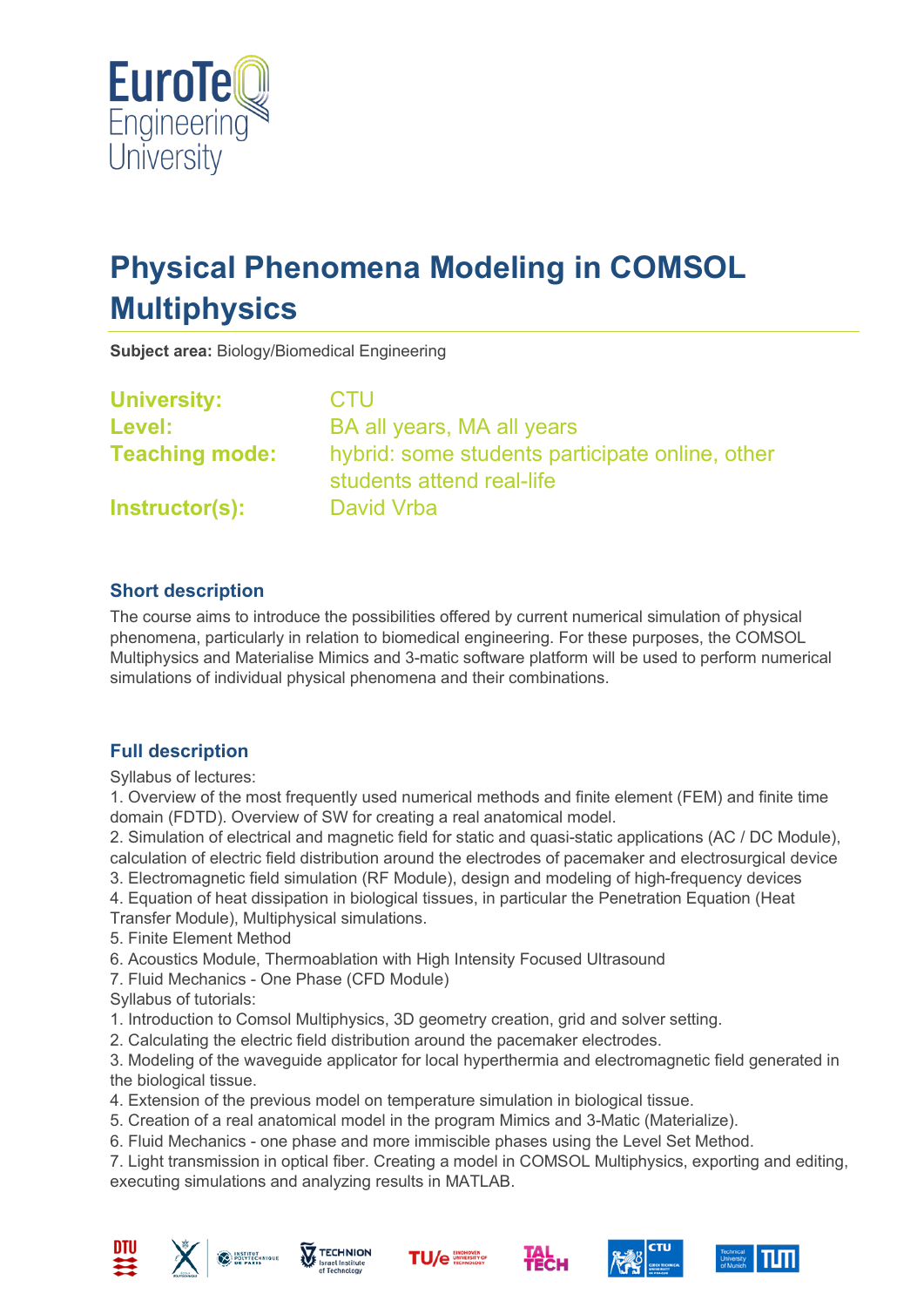

## **Learning outcomes**

knowledge of the use of numerical simulations for biomedical engineers. Capability of usage of COMSOL Multiphysics for simulation of various physical phenomena.

#### **General information**

| <b>Contact hours per week:</b>   | $\overline{2}$                                                                                                                                                                                                                               |
|----------------------------------|----------------------------------------------------------------------------------------------------------------------------------------------------------------------------------------------------------------------------------------------|
| <b>Total workload:</b>           | 50 (in student hours for the whole course)                                                                                                                                                                                                   |
| <b>ECTS credits:</b>             | 2                                                                                                                                                                                                                                            |
| Language:                        | English                                                                                                                                                                                                                                      |
| <b>Course start date:</b>        | 19 September 2022                                                                                                                                                                                                                            |
| <b>Course end date:</b>          | 15 January 2023                                                                                                                                                                                                                              |
| Add. info about start date:      | Start course date refers to start of the semester at CTU. Schedules will be<br>available 1-2 weeks before semester starts. Lectures are taken place from<br>19.9.2022 until 15.1.2023. Examination period from 16.1.2023 until<br>19.2.2023. |
| <b>Weekly teaching day/time:</b> |                                                                                                                                                                                                                                              |
| Time zone:                       | CET (Denmark, Germany, France, Netherlands, Switzerland, Czech<br>Republic)                                                                                                                                                                  |
| <b>Further information:</b>      |                                                                                                                                                                                                                                              |
| <b>Prerequisites:</b>            | none                                                                                                                                                                                                                                         |
| <b>Activities and methods:</b>   | Lectures, Exercises                                                                                                                                                                                                                          |
| Presence on campus:              |                                                                                                                                                                                                                                              |

### **Final examination**

| Form:                        | project         |
|------------------------------|-----------------|
| Date:                        |                 |
| Location/format:             | online          |
| <b>Re-sit possibility:</b>   | no              |
| <b>Transcript available:</b> | end of semester |